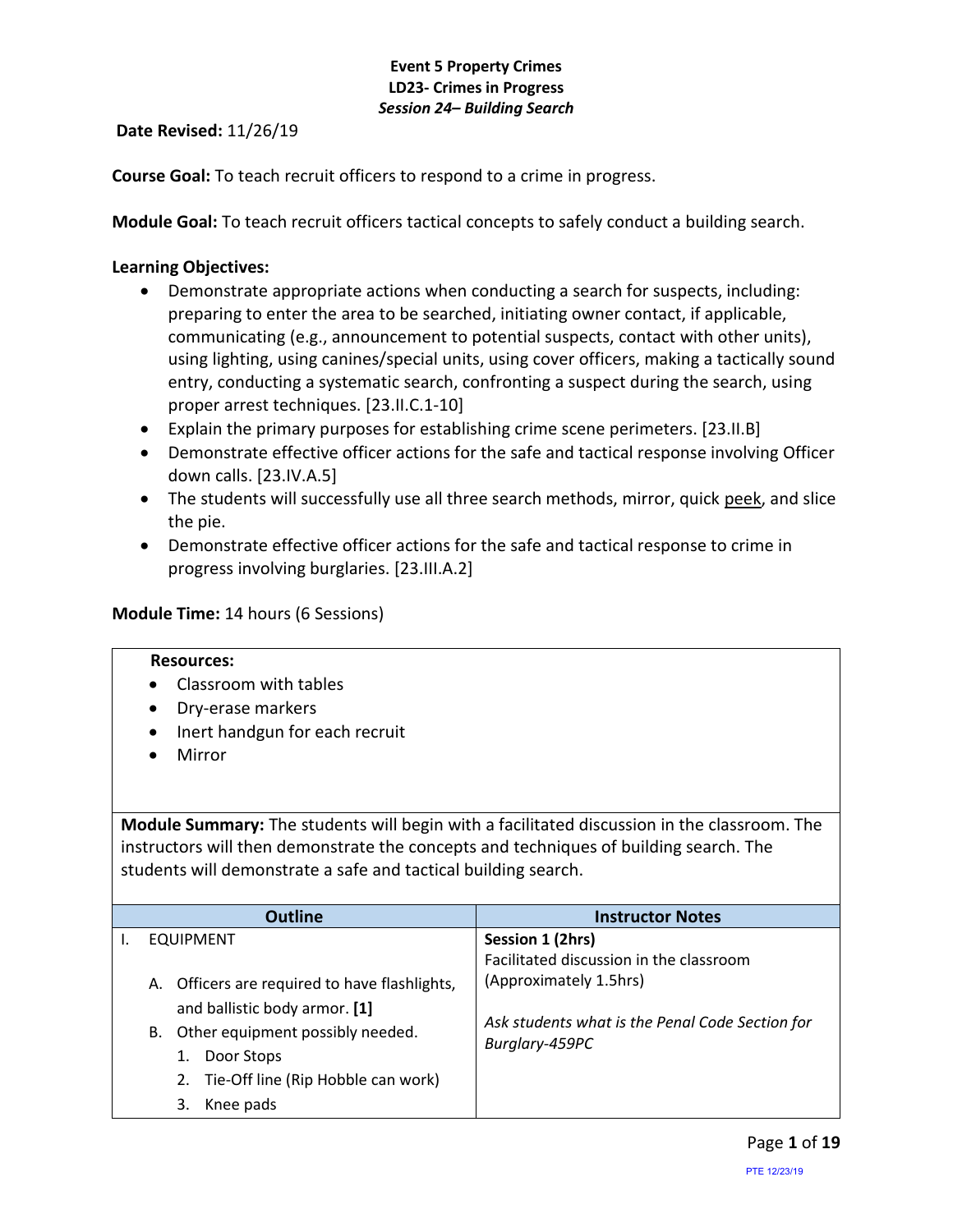|    |                         | 4.                                                                                                             | <b>Ballistic helmet</b>                    | What is the definition of Burglary-Entering a                                             |
|----|-------------------------|----------------------------------------------------------------------------------------------------------------|--------------------------------------------|-------------------------------------------------------------------------------------------|
|    |                         | 5.                                                                                                             | Mirrors                                    | specified structure with the intent to commit any                                         |
|    |                         |                                                                                                                |                                            | theft or felony.                                                                          |
| Ш. | Containment (Perimeter) |                                                                                                                |                                            | [1] Ask- What may be some equipment needed                                                |
|    |                         |                                                                                                                |                                            | while doing a building search?                                                            |
|    |                         | A. Containment: quality containment                                                                            |                                            |                                                                                           |
|    |                         | around the location, that will be                                                                              |                                            |                                                                                           |
|    |                         |                                                                                                                | searched, is essential for officer safety, |                                                                                           |
|    |                         |                                                                                                                | the containment of a possible suspect      |                                                                                           |
|    |                         |                                                                                                                | inside the location, and to prevent        |                                                                                           |
|    |                         |                                                                                                                | escape. Officers in a containment          |                                                                                           |
|    |                         |                                                                                                                | position should exploit afforded cover     | [2] Ask- Why is it important to set up<br>containment around the location to be searched? |
|    |                         |                                                                                                                | and concealment. [2]                       |                                                                                           |
|    |                         |                                                                                                                | $[23.11.B]$                                | Reinforce the 4 C's                                                                       |
|    |                         | 1.                                                                                                             | Officers should deploy themselves in       |                                                                                           |
|    |                         |                                                                                                                | a position that is not too close to the    |                                                                                           |
|    |                         |                                                                                                                | search location, but not so far away       |                                                                                           |
|    |                         |                                                                                                                | that they would be ineffective.            |                                                                                           |
|    |                         | Additionally, officers should attempt<br>to observe windows, doors, or other<br>areas within their containment |                                            |                                                                                           |
|    |                         |                                                                                                                |                                            |                                                                                           |
|    |                         |                                                                                                                |                                            | [3] Ask- Can we diagonal deploy?                                                          |
|    |                         | responsibility, where a suspect could                                                                          |                                            |                                                                                           |
|    |                         |                                                                                                                | potentially exit the location and          |                                                                                           |
|    |                         |                                                                                                                | escape.                                    |                                                                                           |
|    |                         | 2.                                                                                                             | Considerations for perimeters are:         |                                                                                           |
|    |                         |                                                                                                                | Complete containment around<br>а.          |                                                                                           |
|    |                         |                                                                                                                | the perimeter of the location              | [4] Ask- What is the advantage of having the Air                                          |
|    |                         |                                                                                                                | No diagonal deployment, unless<br>b.       | Unit?                                                                                     |
|    |                         |                                                                                                                | there are two A-cars present. [3]          |                                                                                           |
|    |                         |                                                                                                                | Proper sequential numbering of a<br>c.     |                                                                                           |
|    |                         |                                                                                                                | location, (Clockwise).                     |                                                                                           |
|    |                         |                                                                                                                | Establishing a tactical frequency<br>d.    |                                                                                           |
|    |                         |                                                                                                                | for all involved units.                    |                                                                                           |
|    |                         |                                                                                                                | Deployment of an Air Unit<br>e.            | [5] Ask- What can you learn from the                                                      |
|    |                         |                                                                                                                | Keeping a constant uninterrupted<br>f.     | architecture of the location?                                                             |
|    |                         |                                                                                                                | view of the location. [4]                  |                                                                                           |
|    | В.                      |                                                                                                                | Architecture and Information of the        |                                                                                           |
|    |                         |                                                                                                                | Location:                                  |                                                                                           |
|    |                         |                                                                                                                |                                            |                                                                                           |
|    |                         |                                                                                                                |                                            |                                                                                           |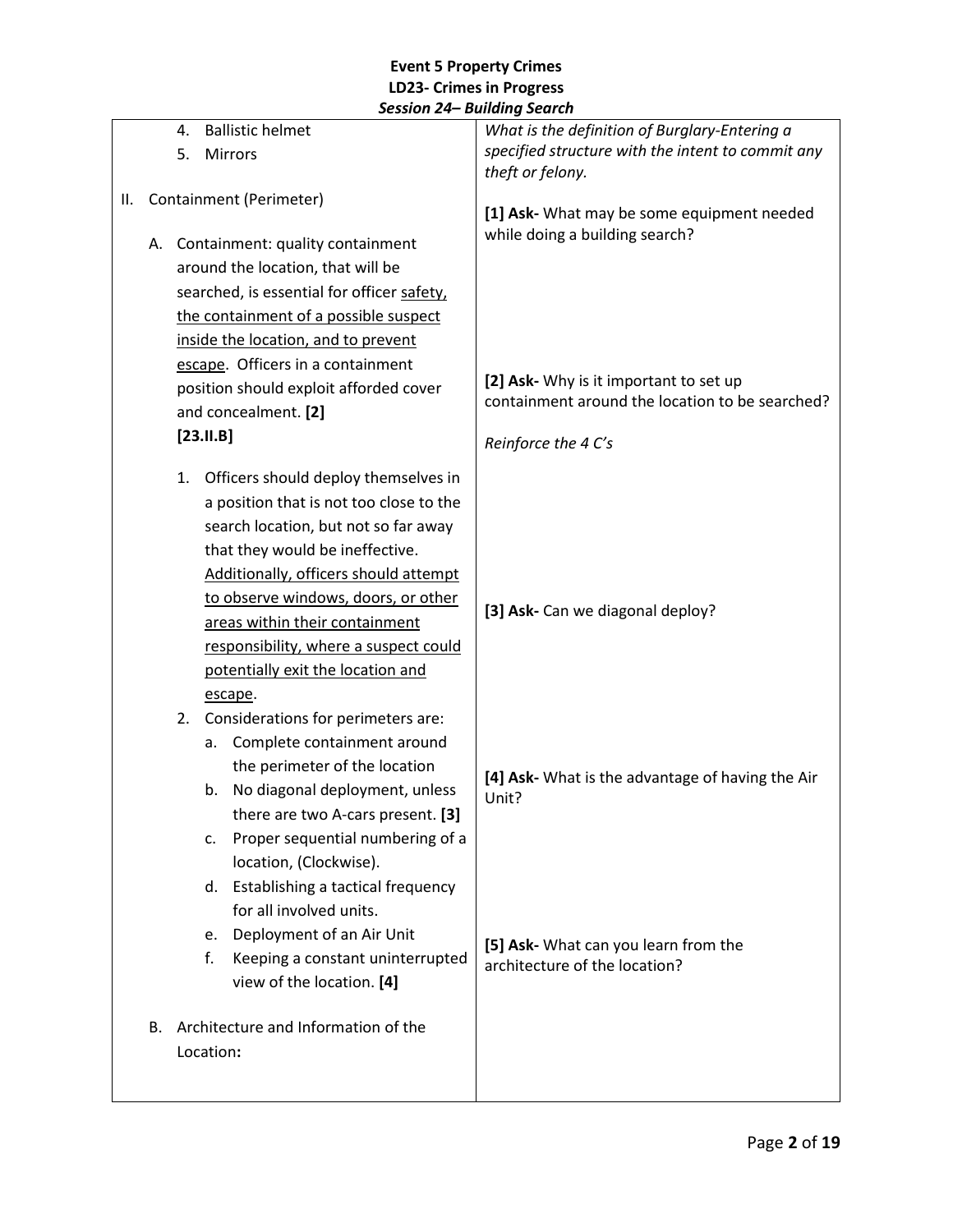|                                                                            | 3ession z4– bununiy seurch                                                 |                                                                |
|----------------------------------------------------------------------------|----------------------------------------------------------------------------|----------------------------------------------------------------|
| 1.                                                                         | The outside architecture of a building<br>can reveal valuable information, |                                                                |
|                                                                            | regarding the inside layout of the                                         |                                                                |
|                                                                            | search location. [5]                                                       |                                                                |
|                                                                            | Door locations, which way do<br>a.                                         |                                                                |
|                                                                            | they open, in or out (Hinges).                                             |                                                                |
|                                                                            | Window locations / Levels -<br>b.                                          |                                                                |
|                                                                            | Floors                                                                     |                                                                |
|                                                                            | Natural flow of the location (To<br>c.                                     |                                                                |
|                                                                            | the right, left or straight back)                                          |                                                                |
|                                                                            | d. Attic Vents / Crawl Spaces                                              |                                                                |
|                                                                            |                                                                            |                                                                |
|                                                                            | Obtaining interior room<br>e.<br>configuration of a location can be        |                                                                |
|                                                                            |                                                                            |                                                                |
|                                                                            | immensely valuable.                                                        |                                                                |
|                                                                            | Find someone who can give<br>f.<br>information about the inside of         |                                                                |
|                                                                            | the location.                                                              |                                                                |
|                                                                            |                                                                            |                                                                |
|                                                                            | Attempt to have a diagram<br>g.                                            | [6] Ask- What is the minimum number of officers                |
|                                                                            | drawn showing the room                                                     | to search a building?                                          |
|                                                                            | locations.                                                                 |                                                                |
|                                                                            | h. For searches, when time is                                              |                                                                |
|                                                                            | available (i.e. search warrants,                                           |                                                                |
|                                                                            | open door, 459 investigation,                                              |                                                                |
|                                                                            | parole/probation searches, long                                            |                                                                |
|                                                                            | stand - off, etc.) Find a similar                                          | [7] Ask- Why is the minimum for a search 4                     |
|                                                                            | location and perform a walk-                                               | Officers?                                                      |
|                                                                            | through to familiarize yourself                                            |                                                                |
|                                                                            | with the layout of the location to                                         | * 4 <sup>th</sup> Officer can take the role of team leader for |
|                                                                            | be searched.                                                               | Command and Control purposes.                                  |
| C.                                                                         | Search Teams: (Basic concepts)                                             |                                                                |
|                                                                            |                                                                            |                                                                |
| Two officers may enter but three<br>1.<br>officers are needed to conduct a |                                                                            |                                                                |
|                                                                            |                                                                            |                                                                |
|                                                                            | search. The fourth officer will take                                       |                                                                |
|                                                                            | the role of Team Leader [6]                                                |                                                                |
|                                                                            | The basis for a minimum of four<br>a.                                      |                                                                |
|                                                                            | officer teams conducting the                                               |                                                                |
|                                                                            | search is,                                                                 |                                                                |
|                                                                            | Should one officer become<br>b.                                            |                                                                |
|                                                                            | injured during a search, it will                                           |                                                                |
|                                                                            |                                                                            |                                                                |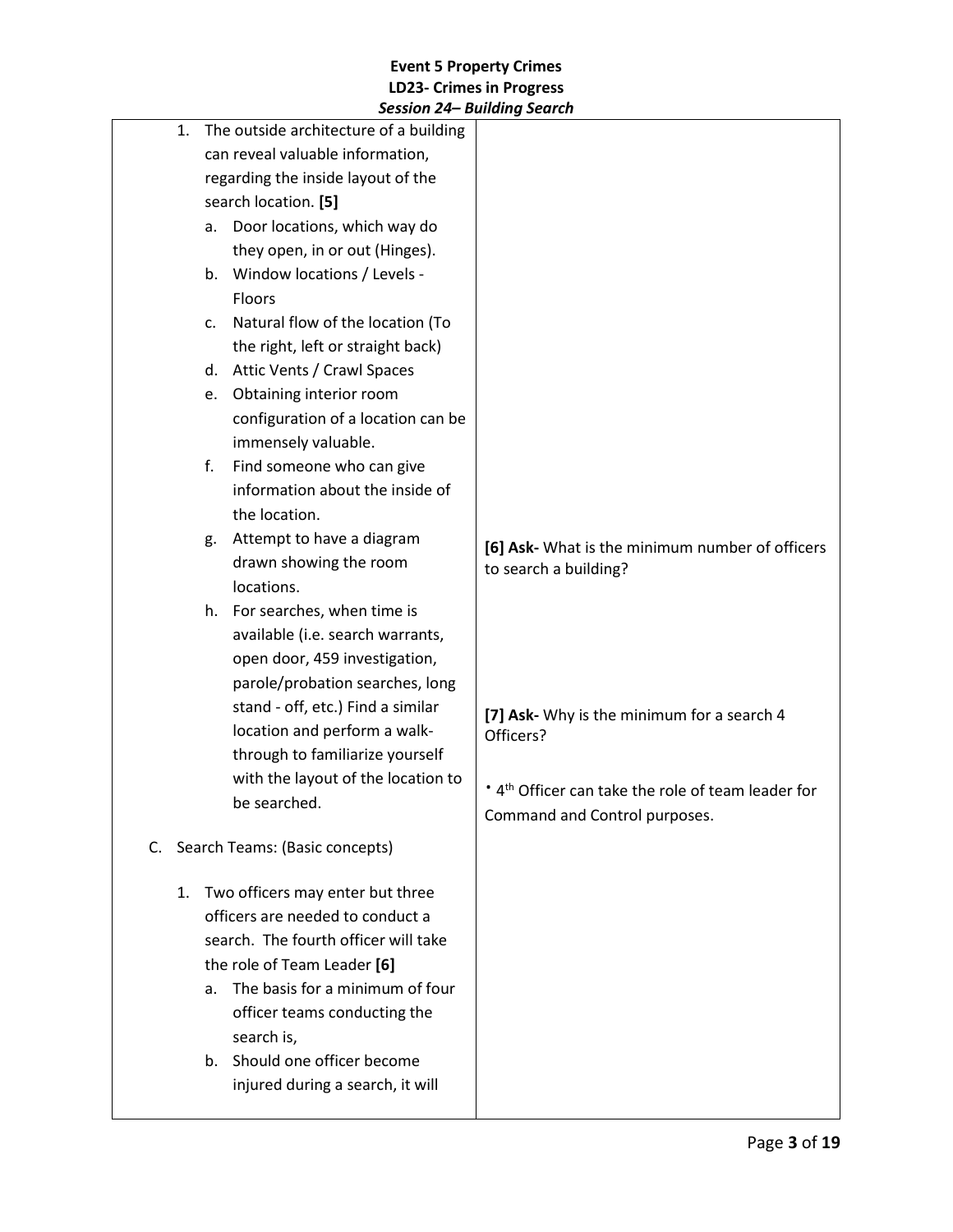|    | 5                                   |                                    |
|----|-------------------------------------|------------------------------------|
|    | take at least 2 officers to         |                                    |
|    | effectively execute an officer      |                                    |
|    | rescue. [7]                         |                                    |
| c. | Officer rescues are proven as an    |                                    |
|    | effective manner of extracting an   |                                    |
|    | injured officer from a hostile      |                                    |
|    | location.                           |                                    |
|    | d. Four officer teams are standard  |                                    |
|    | when performing building            |                                    |
|    | searches.                           |                                    |
|    | 1) Primary Cover Officer            |                                    |
|    | Searching Officer<br>2)             |                                    |
|    | Team Leader<br>3)                   | [8] Ask- What are the Team Leaders |
|    | Trailer<br>4)                       | responsibilities?                  |
|    | e. Primary Cover Officer is         |                                    |
|    | responsible for providing cover     |                                    |
|    | for a Searching Officer and         |                                    |
|    | covering - Areas of Concern.        |                                    |
|    | Additionally, the Primary Cover is  |                                    |
|    | also responsible for assisting with |                                    |
|    | the search of a location and        |                                    |
|    | locating potential suspects.        |                                    |
|    | <b>NOTE: Roles may change</b>       |                                    |
|    | between the initial Search          |                                    |
|    | Officer, Trailer and Primary Cover  |                                    |
|    | Officer. BE FLEXIBLE.               |                                    |
| f. | The Searching Officer is            |                                    |
|    | responsible for conducting a        |                                    |
|    | search of the location to locate    |                                    |
|    | potential suspects.                 |                                    |
| g. | Team Leader is responsible for      |                                    |
|    | forming the team, providing         |                                    |
|    | guidance and Command and            |                                    |
|    | Control during the search.          |                                    |
|    | Additionally, the Team Leader       |                                    |
|    | will make sure that all areas of    |                                    |
|    | concern/areas of responsibility     |                                    |
|    | are covered and searched, while     |                                    |
|    | ensuring that no areas are left     |                                    |
|    | unsearched. [8]                     |                                    |
|    |                                     |                                    |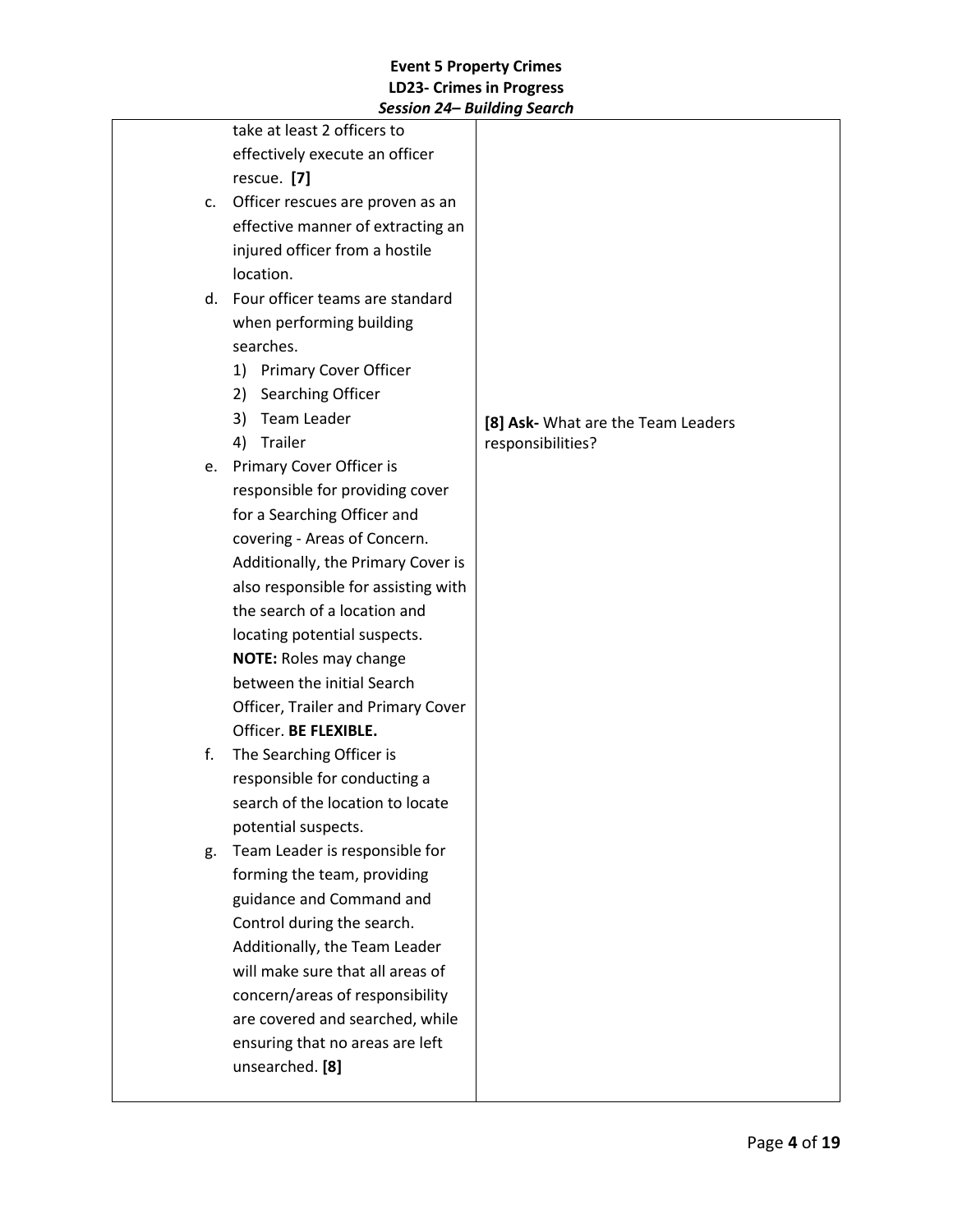|    |                                            | scssion 27 Dununiy Scuren                             |
|----|--------------------------------------------|-------------------------------------------------------|
|    | The Trailer Officer provides cover<br>h.   | [9] Ask- Why do we announce our presence?             |
|    | during the search, or can fill in for      |                                                       |
|    | any of the officers involved in the        |                                                       |
|    | search.                                    |                                                       |
|    |                                            |                                                       |
|    | D. Announcements:                          |                                                       |
|    |                                            |                                                       |
|    | 1. Knock and Notice - Used to identify     |                                                       |
|    | your presence and intent [9]               |                                                       |
|    | 2. Can help de-escalate a situation        |                                                       |
|    | Telephone (Landline or Cellphone)<br>3.    |                                                       |
|    | Vehicle P/A<br>4.                          |                                                       |
|    |                                            |                                                       |
|    | Loud Voice<br>5.                           |                                                       |
|    | Key learning points                        |                                                       |
|    | Minimum number of officers needed to       |                                                       |
|    | search                                     |                                                       |
|    | Search team responsibilities               |                                                       |
|    |                                            | [10] Ask- When officers initiate a search, what       |
|    | III. RULES TO LIVE BY                      | are the officers searching and what are they          |
|    |                                            | searching for?                                        |
|    | A. When officers initiate the search of a  |                                                       |
|    |                                            |                                                       |
|    | location for a suspect, they are not only  |                                                       |
|    | searching for the suspect, but also areas  | [11] Ask- What are these areas called?                |
|    | that the suspect may be hiding. [10]       |                                                       |
| В. | These areas are considered Areas of        |                                                       |
|    | Concern. [11]                              |                                                       |
|    | C. Officers must identify Areas of Concern |                                                       |
|    | as they come upon them during a            |                                                       |
|    | building search.                           |                                                       |
|    | There are three rules concerning<br>1.     |                                                       |
|    | Areas of Concern.                          |                                                       |
|    | 2. Officers shall utilize one of the       |                                                       |
|    | following methods, before moving           |                                                       |
|    | past an Area of Concern. [12]              | [12] Ask- Officers shall do one of three things       |
|    | Clear it                                   | before moving past an Area of Concern?                |
|    | а.                                         |                                                       |
|    | Cover it<br>b.                             |                                                       |
|    | Secure it<br>$\mathsf{C}$ .                | [13] Ask- Are corners considered Areas of<br>Concern? |
|    | D. All corners inside of a location can be | . Answer = Depends on if the corner is clear or       |
|    | considered or recognized as Areas of       | obstructions are obscuring the officer's view.        |
|    | Concern, until cleared. [13]               |                                                       |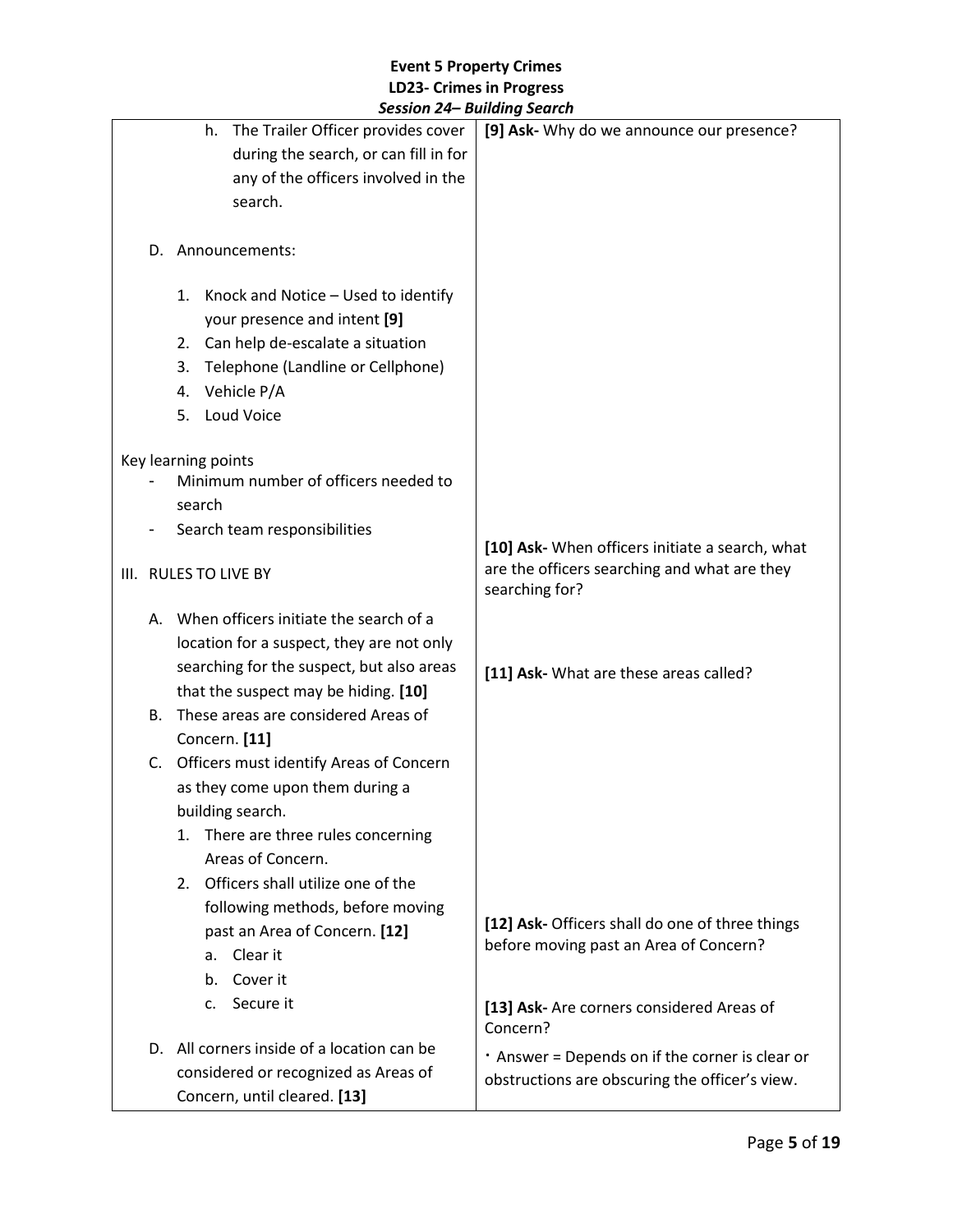| 1. The systematic use of proper<br>searching techniques will enable<br>officers to locate a suspect inside of a<br>location, without giving the suspect<br>an opportunity to injure them. [14]<br>2. Officers should always employ the<br>basic concepts. [15]<br>a. Look and listen first<br>Mirror (If available - strongly<br>b.<br>encouraged)<br>Slice the angle (Pie) wherever<br>c.<br>feasible<br>d. Quick Peek (If warranted) | [14] Ask- What is the importance of a systematic<br>search?<br>[15] Ask- What are some searching techniques? |
|----------------------------------------------------------------------------------------------------------------------------------------------------------------------------------------------------------------------------------------------------------------------------------------------------------------------------------------------------------------------------------------------------------------------------------------|--------------------------------------------------------------------------------------------------------------|
| During a systematic search, the officer<br>Е.<br>shall stop and listen outside a room/door<br>for any suspect movement. This is done<br>before performing the search techniques.                                                                                                                                                                                                                                                       |                                                                                                              |
| Officers should Mirror a point of entry<br>F.<br>prior to exposing themselves and<br>attempt to observe any suspects (i.e.<br>suspect(s) lying in wait to ambush<br>officers), when feasible. Use the full<br>length of the mirror when starting a<br>search at each search point - when<br>feasible.                                                                                                                                  |                                                                                                              |
| G. Slice the angle (Pie) on any door where<br>the technique is feasible                                                                                                                                                                                                                                                                                                                                                                | [16] Ask- How far should we slice the "pie?"                                                                 |
| After slicing the angle (no more than 90)<br>н.<br>degrees - approximately) the officer can<br>return to the door frame and Mirror<br>and/or Quick Peek before making entry.<br>$[16]$                                                                                                                                                                                                                                                 | [16] Ask- Why do we Mirror before slicing the pie<br>or quick peek, when feasible?                           |
| IV. ANGLES                                                                                                                                                                                                                                                                                                                                                                                                                             |                                                                                                              |
| Officers need to be aware of not placing<br>А.<br>themselves into an exposed/vulnerable<br>area by disregarding the angles that<br>come into play during a stealth search.                                                                                                                                                                                                                                                             |                                                                                                              |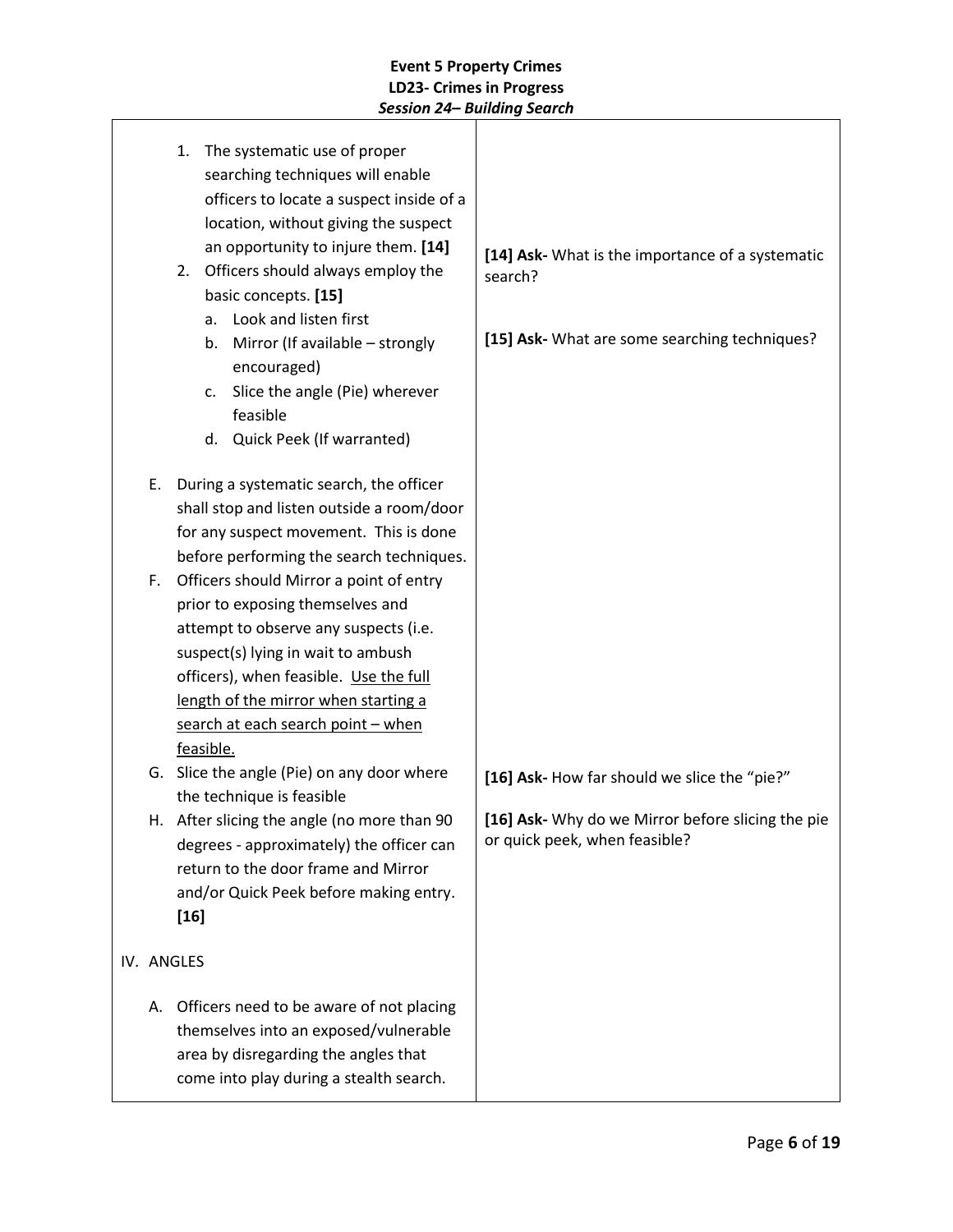|    |    | 3ession z4– bununiy Seurch                                                                                                                                                                               |                                                                              |
|----|----|----------------------------------------------------------------------------------------------------------------------------------------------------------------------------------------------------------|------------------------------------------------------------------------------|
|    |    | 1. Adjusting movements of the search,<br>officers must be in sequence with<br>areas being covered by other officers.                                                                                     |                                                                              |
|    |    | 2. This will keep officers from moving<br>into an area where a suspect would<br>be able to attack the officer.                                                                                           | [17] Ask- Why is it important to quickly get<br>through a doorway?           |
|    | В. | One of the greatest dangers while                                                                                                                                                                        |                                                                              |
|    |    | searching is not being cognizant of an                                                                                                                                                                   |                                                                              |
|    |    | angle working against an officer, and to<br>the suspect's advantage.                                                                                                                                     | [18] Ask- What are the three types of entries?                               |
| V. |    | <b>ENTRIES</b>                                                                                                                                                                                           | [19] Ask- How many officers to enter a room?                                 |
|    | А. | The entry into a location can be a very<br>dangerous time for officers. Doorways<br>have long been referred to as "The Fatal<br>Funnel." Officers need to make entries<br>using several techniques. [17] |                                                                              |
|    |    | Crisscross [18]<br>1.                                                                                                                                                                                    |                                                                              |
|    |    | <b>Button Hook</b><br>2.                                                                                                                                                                                 |                                                                              |
|    |    | 3. Linear (hallways or narrow areas)                                                                                                                                                                     |                                                                              |
|    | В. | Room entries shall be completed by a<br>minimum of two officers. [19]                                                                                                                                    |                                                                              |
|    |    | Never allow less than two officers to<br>1.<br>enter a room.                                                                                                                                             |                                                                              |
|    |    | Flexibility is a must always.<br>2.                                                                                                                                                                      |                                                                              |
|    |    | If a room were so small that two<br>3.<br>officers would cause congestion<br>inside the area, then one officer<br>enters while the other covers from<br>the doorway.                                     |                                                                              |
|    |    | 4. Although two officers may be the<br>minimum, most larger rooms will<br>require 3 or more to adequately<br>cover and clear all areas of concern.                                                       | [20] Ask- Why is it tactically unsafe to use two or<br>more points of entry? |
|    |    |                                                                                                                                                                                                          |                                                                              |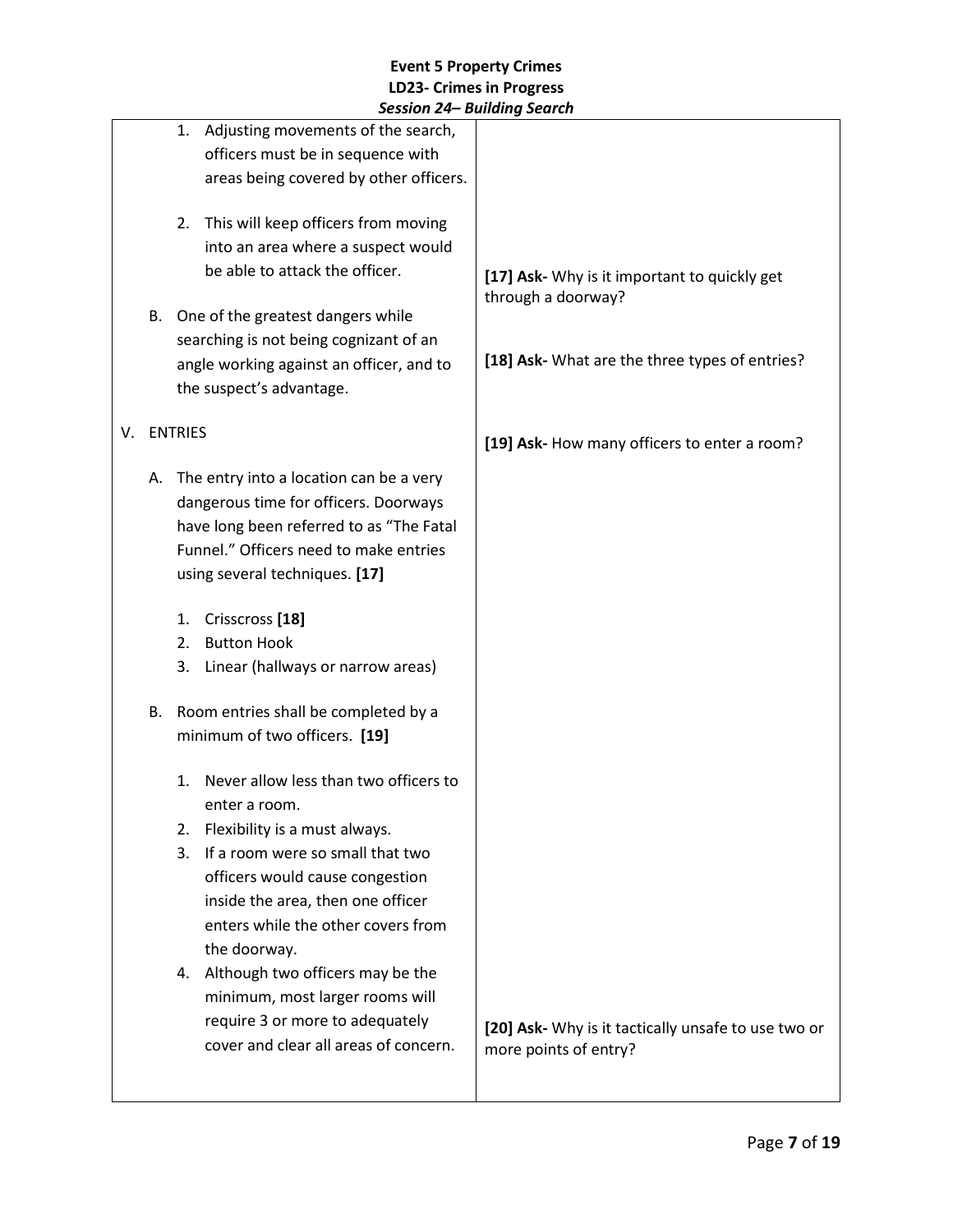|                                         | JESSIUII Z4 <sup>11</sup> DUIIUIIIY JEUI LII |                                                                     |
|-----------------------------------------|----------------------------------------------|---------------------------------------------------------------------|
|                                         | C. It is imperative that only one entrance   |                                                                     |
|                                         | point is utilized during the search.         |                                                                     |
|                                         | It is recommended for teams to have<br>1.    |                                                                     |
|                                         | an alternate entry point planned,            |                                                                     |
|                                         | should the first point of entry fail.        |                                                                     |
|                                         | It is tactically unsafe to use two or<br>2.  |                                                                     |
|                                         | more points of entry, simultaneously         |                                                                     |
|                                         | on the same floor.                           |                                                                     |
|                                         | Officers can mistakenly come into<br>3.      |                                                                     |
|                                         | contact with each other during the           |                                                                     |
|                                         | search. [20]                                 |                                                                     |
| D.                                      | Officers need to visually sweep an area      | [21] Ask- Why is it important to visually sweep                     |
|                                         | upon entering.                               | the corner first upon entering the location?                        |
|                                         | The visual sweep should always be:<br>1.     |                                                                     |
|                                         | Corner<br>a.                                 |                                                                     |
|                                         | Center<br>b.                                 |                                                                     |
|                                         | Up and Down<br>C.                            |                                                                     |
|                                         | d. These rules are in place to ensure        |                                                                     |
|                                         |                                              |                                                                     |
|                                         | that an officer does a complete              |                                                                     |
|                                         | visual sweep of the entered                  |                                                                     |
|                                         | room.                                        | [22] Ask- What are some ways to communicate<br>inside the location? |
|                                         | While conducting these<br>e.                 |                                                                     |
|                                         | maneuvers, officers should                   |                                                                     |
|                                         | remember to keep their head up               | The instructor will demonstrate the hand signals.                   |
|                                         | and muzzle down, to avoid                    |                                                                     |
|                                         | blocking their full field of view.           |                                                                     |
|                                         | $[21]$                                       |                                                                     |
|                                         | VI. COMMUNICATIONS INSIDE THE LOCATION       |                                                                     |
|                                         | A. Communications between officers           |                                                                     |
|                                         | conducting a building search is a key        |                                                                     |
| element in the successful conclusion of |                                              |                                                                     |
| the search.                             |                                              |                                                                     |
|                                         | Officers need to communicate by use<br>1.    |                                                                     |
|                                         | of hand signals if possible and              |                                                                     |
|                                         |                                              |                                                                     |
|                                         | verbally if necessary. [22]                  |                                                                     |
|                                         | Hand signals need to be established<br>2.    |                                                                     |
|                                         | and understood by all Officers               |                                                                     |
|                                         | involved in the search.                      |                                                                     |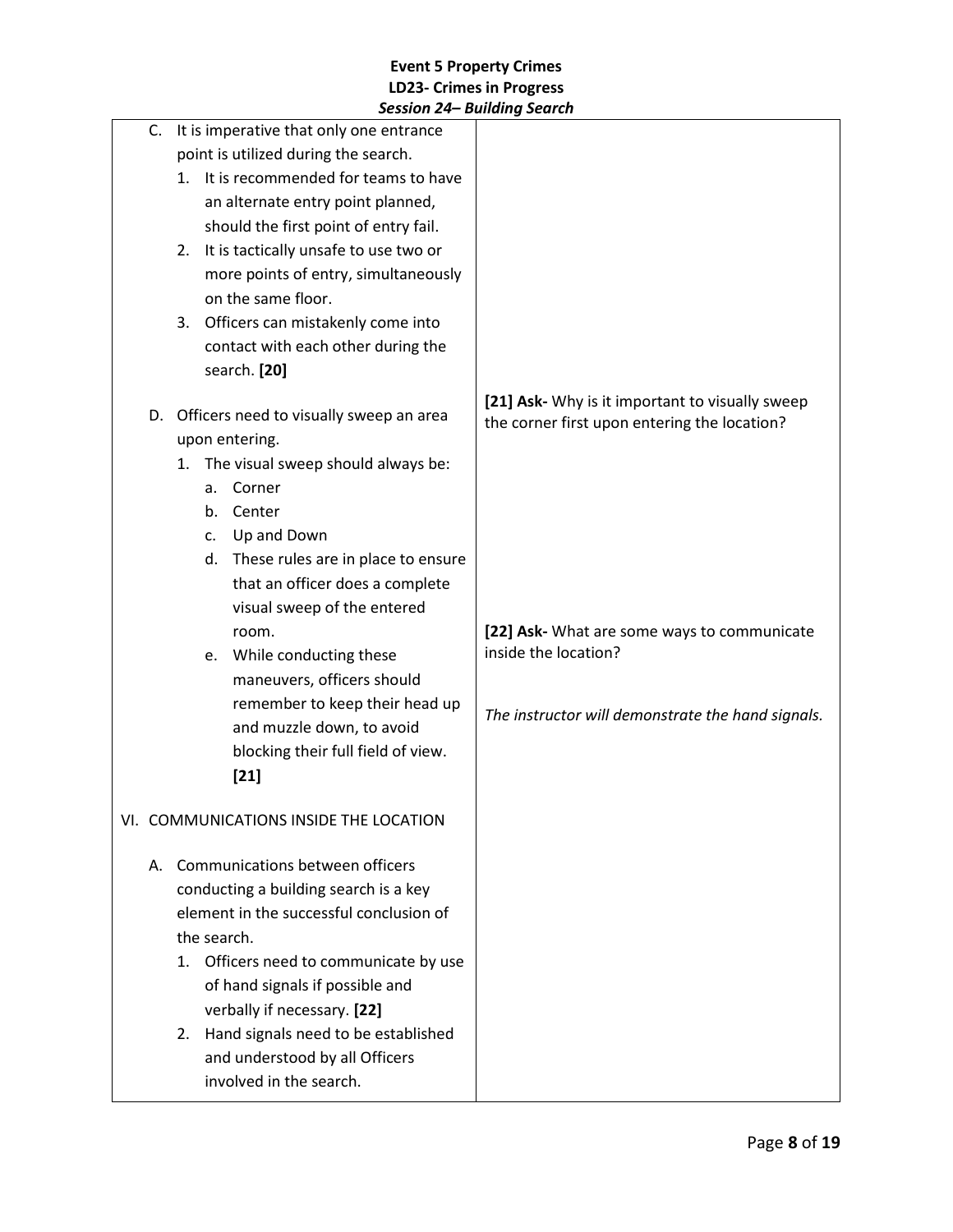|            | Suspect - Support hand open<br>a.        |                                                             |
|------------|------------------------------------------|-------------------------------------------------------------|
|            | wide flaring all fingers pointed in      |                                                             |
|            | direction of suspect.                    |                                                             |
|            | b. Cover - Sweeping of the support       |                                                             |
|            | hand over the head in a back and         | The instructor will review the drawing and                  |
|            | forth manner followed by the             | exhibiting policy with the class.                           |
|            | pointing of a finger in the              |                                                             |
|            | direction, or at the object needed       |                                                             |
|            | to be covered.                           |                                                             |
|            | Stop - A closed fist (support<br>c.      |                                                             |
|            | hand) held up near the face.             |                                                             |
|            | To gain the attention of the team<br>d.  |                                                             |
|            | - Snapping of the fingers (support       |                                                             |
|            | hand).                                   |                                                             |
|            | e. Follow - Support hand - Open          |                                                             |
|            | palm, arm moved in a circular            |                                                             |
|            | motion at the elbow.                     |                                                             |
|            |                                          |                                                             |
|            | VII. WEAPON POSITIONING                  |                                                             |
|            |                                          |                                                             |
|            | A. It should be clearly understood that  |                                                             |
| situation. | building searches are a high-risk        |                                                             |
| 1.         | Officers will normally have their        |                                                             |
|            | firearm drawn from their holsters        |                                                             |
|            | since a search for the suspect has the   |                                                             |
|            | possibility of escalating into a use of  |                                                             |
|            | deadly force situation.                  |                                                             |
|            | 2. Proper weapons handling during the    | [23] Ask- What are the four firearms Basic Safety<br>Rules? |
|            | search is paramount to officer safety.   |                                                             |
|            | For example, the Searching Officer       |                                                             |
|            | may, briefly, conduct a search with      |                                                             |
|            | his/her firearm holstered while the      |                                                             |
|            | Primary Cover Officer covers the         |                                                             |
|            | Searching Officer, i.e. mirroring,       |                                                             |
|            | lifting bed, moving furniture, opening   |                                                             |
|            | doors.                                   |                                                             |
| 3.         | Officers should remember to keep         |                                                             |
|            | their head up and muzzle down, to        |                                                             |
|            | avoid blocking their full field of view, |                                                             |
|            | as suspects often hide in low places.    |                                                             |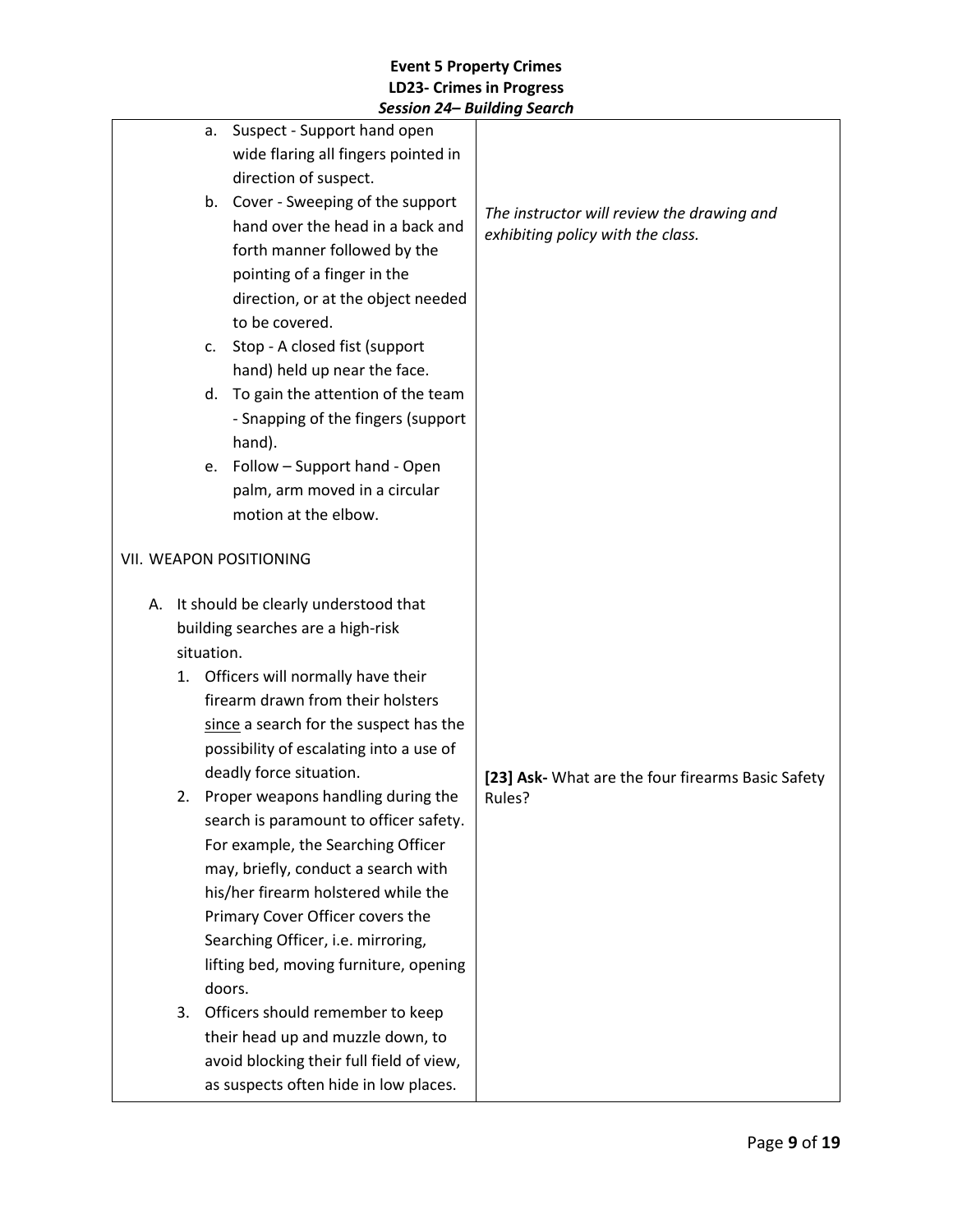|                      | 4. Several key elements to safe and |                                                               |                                                                                                     |
|----------------------|-------------------------------------|---------------------------------------------------------------|-----------------------------------------------------------------------------------------------------|
|                      |                                     | proper weapons handling include                               |                                                                                                     |
|                      | $[23]$                              |                                                               |                                                                                                     |
|                      | a.                                  | All guns are always loaded<br>Never allow the muzzle to cover | [24] Ask- Weapons handling should be restricted                                                     |
|                      | b.                                  |                                                               | to the Officers primary hand unless?                                                                |
|                      |                                     | anything you are not willing to<br>shoot.                     |                                                                                                     |
|                      | c.                                  | Keep your finger off the trigger                              |                                                                                                     |
|                      |                                     | until your sights are aligned on                              |                                                                                                     |
|                      |                                     | the target and you intend to                                  |                                                                                                     |
|                      |                                     | shoot                                                         |                                                                                                     |
|                      | d.                                  | Be sure of your target                                        |                                                                                                     |
|                      | e.                                  | If an Officer moves in front of                               |                                                                                                     |
|                      |                                     | your weapon, depress the muzzle                               |                                                                                                     |
|                      |                                     | until the Officer is clear of your                            |                                                                                                     |
|                      |                                     | muzzle.                                                       |                                                                                                     |
|                      | f.                                  | Weapons handling should be                                    |                                                                                                     |
|                      |                                     | restricted to the Officers primary                            |                                                                                                     |
|                      |                                     | hand unless the Officer is                                    |                                                                                                     |
|                      |                                     | competent with their off hand or                              |                                                                                                     |
|                      |                                     | they are injured. [24]                                        |                                                                                                     |
|                      | g.                                  | When using a flashlight, Officers                             |                                                                                                     |
|                      |                                     | should utilize the Harries,                                   |                                                                                                     |
|                      |                                     | Chapman technique or Pistol                                   |                                                                                                     |
|                      |                                     | with attached light (PWAL).                                   | [25] Ask- What are the hazards of silhouetting an                                                   |
| <b>VIII.LIGHTING</b> |                                     |                                                               | officer with your light?                                                                            |
|                      |                                     |                                                               |                                                                                                     |
|                      |                                     | A. Lighting is a key element in a successful                  |                                                                                                     |
|                      | search.                             |                                                               |                                                                                                     |
|                      |                                     | 1. Officers must be able to see clearly to                    |                                                                                                     |
|                      |                                     | ensure they are not missing a hidden                          |                                                                                                     |
|                      |                                     | suspect's location.                                           |                                                                                                     |
| 2.                   |                                     | The proper use of lights can make an                          |                                                                                                     |
|                      |                                     | officer's task much easier and safer.                         |                                                                                                     |
| 3.                   |                                     | Improper use of lighting can place an                         |                                                                                                     |
|                      |                                     | officer in a position of disadvantage                         |                                                                                                     |
|                      |                                     | without the officer realizing the                             |                                                                                                     |
|                      |                                     | danger.                                                       | [26] Ask- What is the advantage of placing light in<br>the face of a suspect in a dark environment? |
|                      | a.                                  | Lights in front of an officer with                            |                                                                                                     |
|                      |                                     | darkness behind.                                              |                                                                                                     |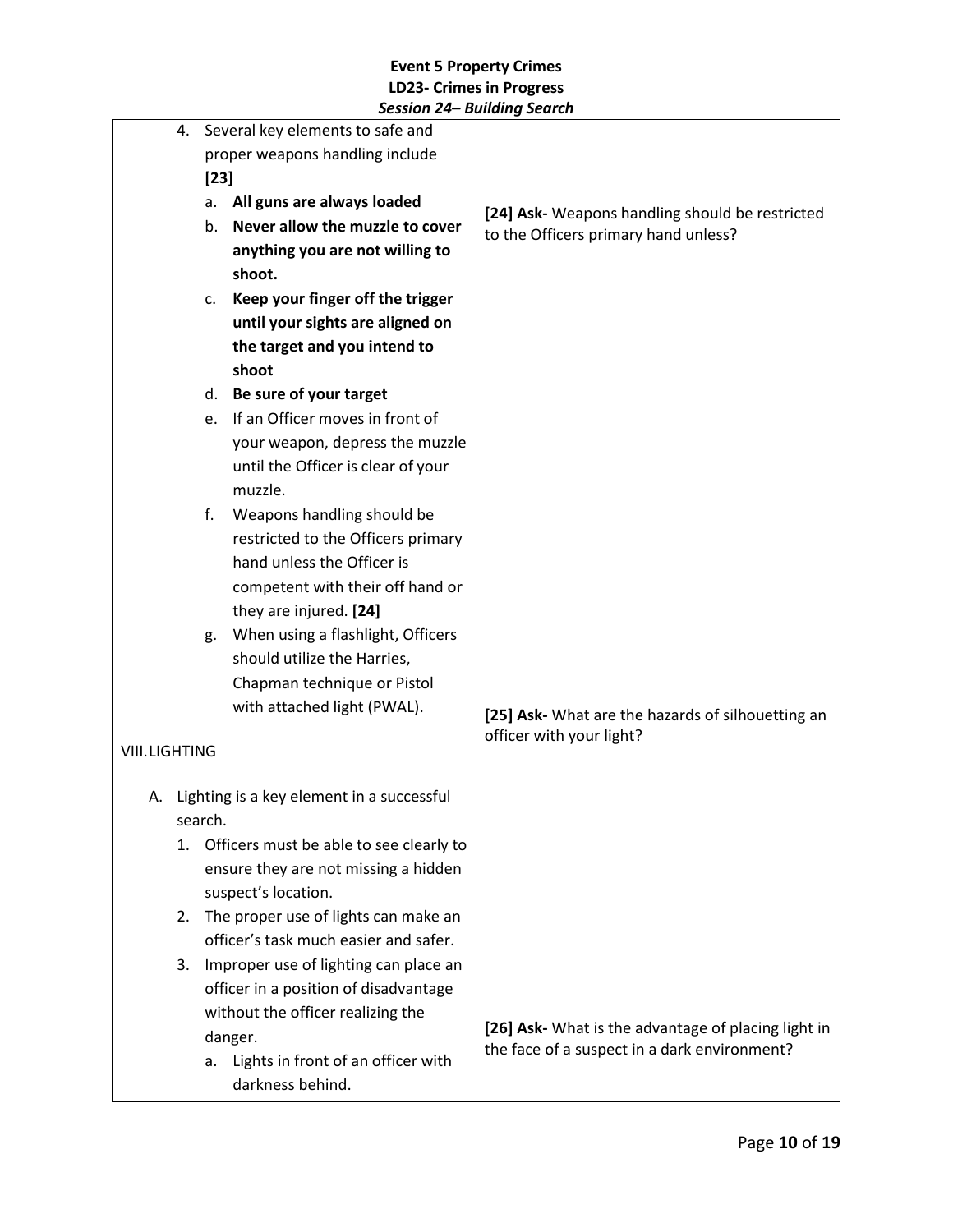|    |                     | Session 24– Building Search               |                                                                 |
|----|---------------------|-------------------------------------------|-----------------------------------------------------------------|
|    | b.                  | Never silhouette an officer with          |                                                                 |
|    |                     | your light. [25]                          |                                                                 |
|    | c.                  | Avoid turning your light off in a         |                                                                 |
|    |                     | dark environment.                         |                                                                 |
|    | d.                  | Darkness is a suspect's friend.           |                                                                 |
|    |                     | Light is his/her enemy.                   |                                                                 |
|    | e.                  | Lighting placed into the face of a        |                                                                 |
|    |                     | suspect in a dark environment             |                                                                 |
|    |                     | will place the suspect at a               |                                                                 |
|    |                     | disadvantage. The suspect may             |                                                                 |
|    |                     | be unable to see the officer              |                                                                 |
|    |                     | behind the beam of light. [26]            |                                                                 |
|    | f.                  | Refrain from placing your light           | [27] Ask- Why is mental preparation a must                      |
|    |                     | system in your primary hand.              | during police work?                                             |
|    |                     |                                           |                                                                 |
|    | IX. OFFICER RESCUES |                                           |                                                                 |
| А. |                     | The safety of officers during a search is |                                                                 |
|    |                     | most important.                           |                                                                 |
|    |                     | 1. Although officers may do everything    |                                                                 |
|    |                     | right, misfortune can occur with one      |                                                                 |
|    |                     | of the officers involved in the search    |                                                                 |
|    |                     | becoming injured by a suspect.            | (Demonstrate an officer down rescue Learning                    |
|    |                     | 2. Officers need to be prepared to deal   | Activity 2)                                                     |
|    |                     | with these situations in a tactically     |                                                                 |
|    |                     | competent manner.                         |                                                                 |
|    |                     |                                           |                                                                 |
| В. |                     | "The body will readily go where the mind  |                                                                 |
|    |                     | has already been" mental preparation is   |                                                                 |
|    | a must. [27]        |                                           | [28] Ask- Why do we search with a minimum of<br>three officers? |
|    | 1.                  | An officer knowing what they must         |                                                                 |
|    |                     | do in a critical incident is going to     |                                                                 |
|    |                     | react much quicker and with greater       |                                                                 |
|    |                     | precision, compared to an officer         |                                                                 |
|    |                     | who is totally unprepared.                |                                                                 |
|    |                     |                                           | [29] Ask- What is the definition of Cover Fire?                 |
| C. |                     | Officer rescues need to be performed in   |                                                                 |
|    |                     | the following manner. [23.IV.A.5]         |                                                                 |
|    |                     |                                           |                                                                 |
|    | 1.                  | As an officer goes down, the officer      |                                                                 |
|    |                     | closest yells out the officer's name      |                                                                 |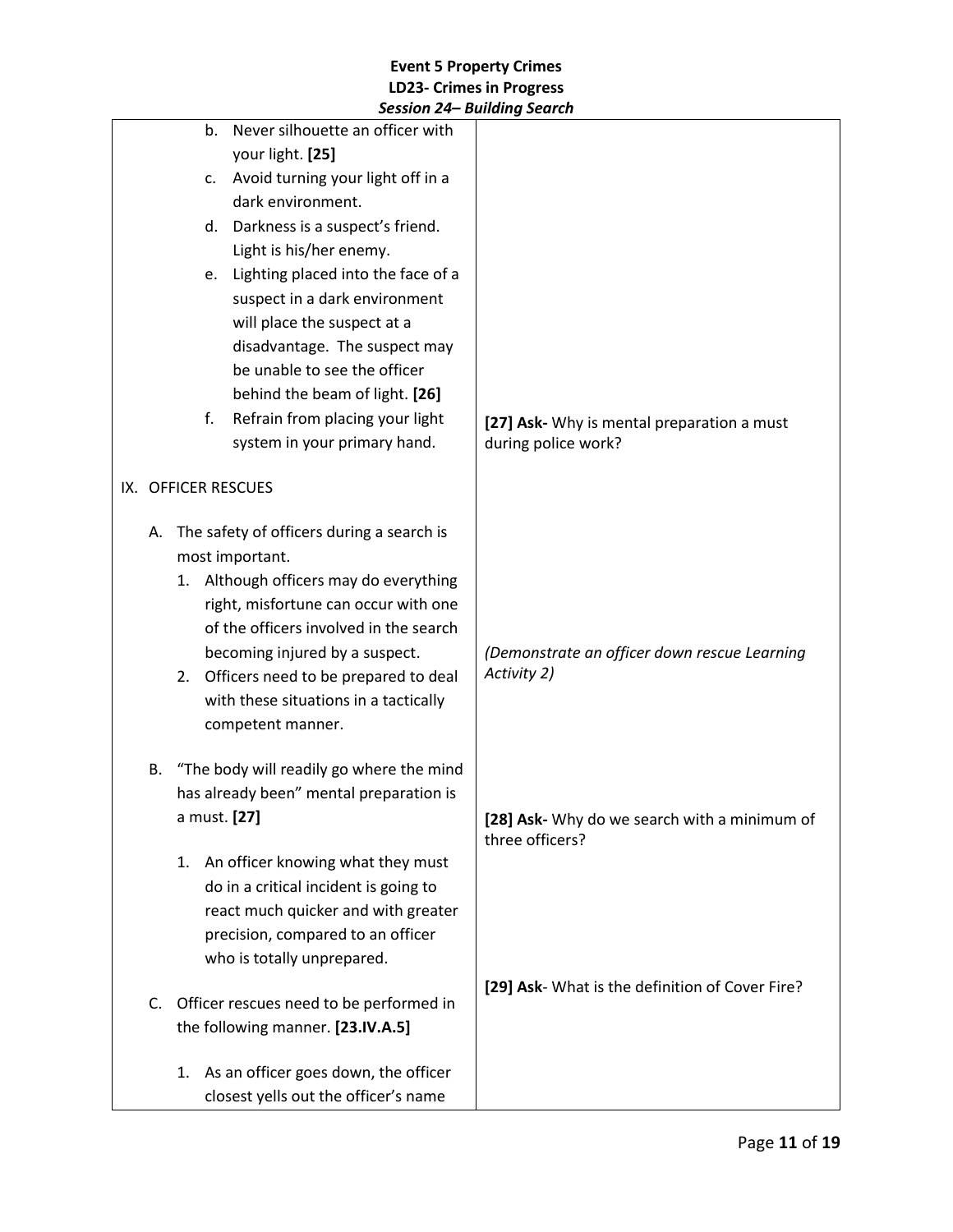|  |                                                                                   | JESSIUII <del>24</del> – Duiluilly JEULUI |                                                                                      |
|--|-----------------------------------------------------------------------------------|-------------------------------------------|--------------------------------------------------------------------------------------|
|  |                                                                                   | yelling (Smith is down, Smith is          |                                                                                      |
|  |                                                                                   | down) or "Officer Down!". [28]            |                                                                                      |
|  | 2.                                                                                | The officer closest to the downed         |                                                                                      |
|  | officer then moves in front or to a                                               |                                           |                                                                                      |
|  |                                                                                   | tactically superior position in relation  |                                                                                      |
|  |                                                                                   | to the downed officer. If the downed      |                                                                                      |
|  |                                                                                   | officer, or other persons remain in       |                                                                                      |
|  |                                                                                   | immediate danger from death or            |                                                                                      |
|  |                                                                                   | serious bodily injury, the cover officer  |                                                                                      |
|  |                                                                                   | may employ cover fire to aid with the     |                                                                                      |
|  |                                                                                   | rescue of the downed officer. [28]        | [30] Ask- Why is it important for the rescue<br>officer to communicate?              |
|  | 3.                                                                                | Cover fire is "controlled and             |                                                                                      |
|  |                                                                                   | deliberate fire, directed at a life-      |                                                                                      |
|  |                                                                                   | endangering threat, where an Officer      |                                                                                      |
|  |                                                                                   | reasonable believes the threat to be      |                                                                                      |
|  |                                                                                   | located. [29]                             |                                                                                      |
|  |                                                                                   | The cover fire does not have to<br>a.     | [31] - Officers should explain the advantages of<br>slowing down their rate of fire. |
|  |                                                                                   | be directed specifically at the           |                                                                                      |
|  |                                                                                   | suspect, but instead, the specific        |                                                                                      |
|  |                                                                                   | area where the officer believes           |                                                                                      |
|  |                                                                                   | the suspect is located.                   | [32] Ask- Why should officers always expect to                                       |
|  |                                                                                   | b. Cover fire can be fired through        | find a suspect?                                                                      |
|  |                                                                                   | walls to suppress the suspect's           |                                                                                      |
|  |                                                                                   | assault upon the downed officer.          |                                                                                      |
|  |                                                                                   | The next officer will go to the<br>c.     |                                                                                      |
|  |                                                                                   | downed officer, holster, and              |                                                                                      |
|  |                                                                                   | physically extract the officer from       |                                                                                      |
|  |                                                                                   | the location. The officer should          |                                                                                      |
|  |                                                                                   | communicate that they are                 |                                                                                      |
|  |                                                                                   | moving and that they are out so           |                                                                                      |
|  |                                                                                   | the cover officer is not left in the      |                                                                                      |
|  | location by himself/herself [30]<br>Officers utilizing cover fire must fire<br>4. |                                           |                                                                                      |
|  |                                                                                   |                                           |                                                                                      |
|  |                                                                                   | in a systematic manner that will          |                                                                                      |
|  | afford the rescuer the time necessary                                             |                                           | [33] Ask- What are some locations officers can                                       |
|  |                                                                                   | for extraction.                           | take the suspect(s) into custody?                                                    |
|  |                                                                                   | Rate of fire should be controlled<br>a.   |                                                                                      |
|  |                                                                                   | and at a rate that allows the             |                                                                                      |
|  |                                                                                   | officer to maintain accuracy and          |                                                                                      |
|  |                                                                                   | ammo management. [31]                     |                                                                                      |
|  |                                                                                   | X. APPREHENDING THE SUSPECT               |                                                                                      |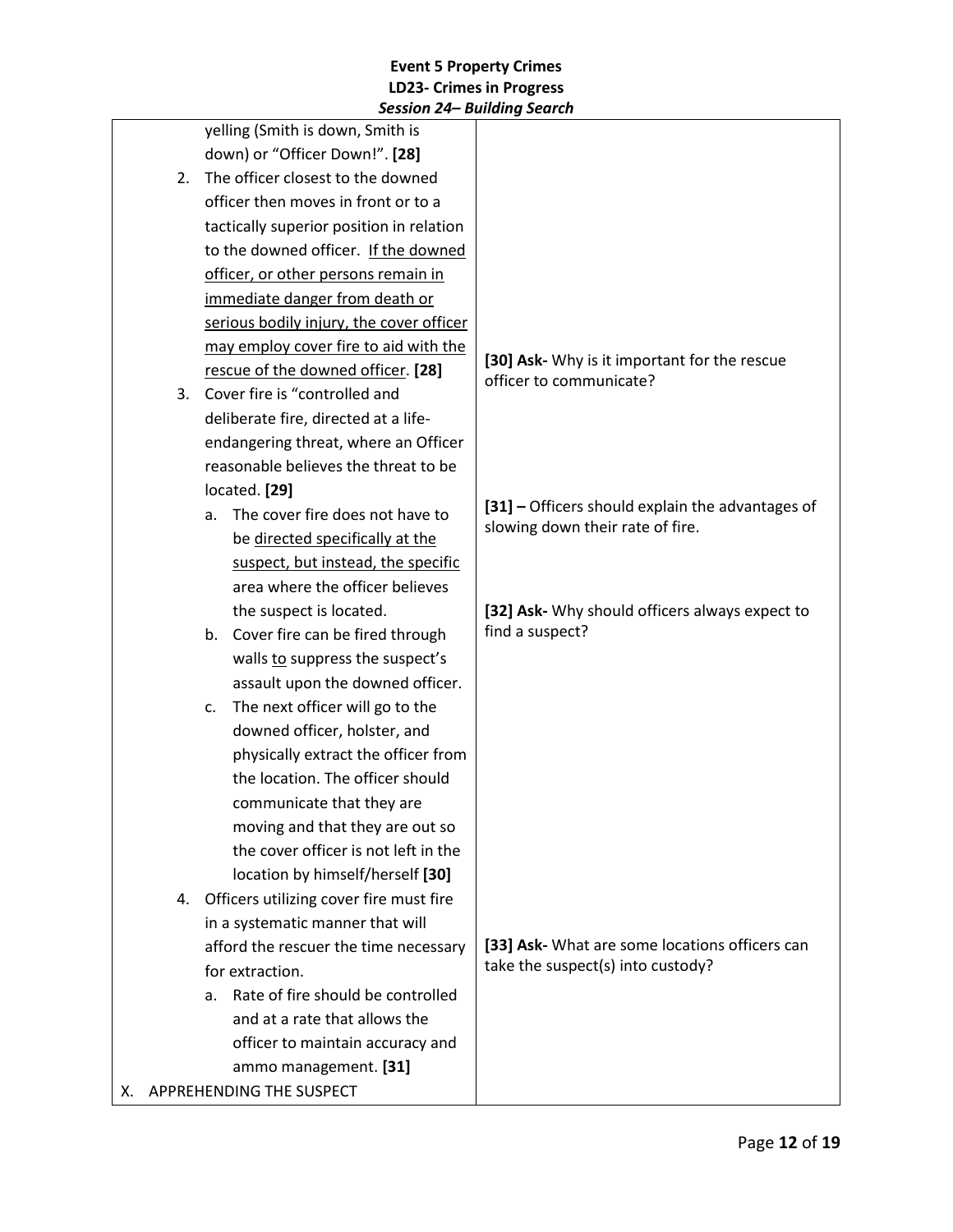| А. |                                  |          | Officers should always expect to find a     |                                                  |
|----|----------------------------------|----------|---------------------------------------------|--------------------------------------------------|
|    |                                  |          | suspect in every corner and behind every    |                                                  |
|    |                                  |          | piece of furniture.                         |                                                  |
| В. |                                  |          | Using this basic principal, an officer will |                                                  |
|    |                                  |          | eliminate the element of surprise when      |                                                  |
|    |                                  |          | they have located a suspect. [32]           | Why is it important to use proper handcuffing    |
|    |                                  |          | 1. Remember, you must be prepared to        | techniques?                                      |
|    |                                  |          | deal with the suspect once they are         |                                                  |
|    |                                  | located. |                                             |                                                  |
|    | a.                               |          | Always consider secondary                   |                                                  |
|    |                                  |          | suspects.                                   |                                                  |
|    |                                  |          | b. Control the suspect's hands.             | Why is it important to do a thorough search of   |
|    | c.                               |          | Move the suspect to a location              | the suspect?                                     |
|    |                                  |          | that is advantageous to the                 |                                                  |
|    |                                  |          | officers, i.e. an area that has             |                                                  |
|    |                                  |          | been cleared by officers and                |                                                  |
|    |                                  |          | minimizes exposure for officers             |                                                  |
|    |                                  |          | and suspect.                                |                                                  |
|    | d.                               |          | Consider the best location for              |                                                  |
|    | taking the suspect into custody. |          |                                             |                                                  |
|    |                                  |          | 1) If there is an area inside of            |                                                  |
|    |                                  |          | the location that has been                  |                                                  |
|    |                                  |          | cleared by officers and                     |                                                  |
|    |                                  |          | considered safe, it can be                  |                                                  |
|    |                                  |          | used. [33]                                  |                                                  |
|    |                                  | 2)       | If you locate a suspect with a              |                                                  |
|    |                                  |          | mirror and you don't believe                |                                                  |
|    |                                  |          | the suspect knows they have                 |                                                  |
|    |                                  |          | been located with the mirror,               |                                                  |
|    |                                  |          | (undetected), use hand                      |                                                  |
|    |                                  |          | signals to notify the search                |                                                  |
|    |                                  |          | team.                                       |                                                  |
|    |                                  | 3)       | If you locate a suspect with a              |                                                  |
|    |                                  |          | mirror, and you believe the                 |                                                  |
|    |                                  |          | suspect knows they have                     |                                                  |
|    |                                  |          | been found (detected), use                  | [34] Ask- Why does one officer search at a time? |
|    |                                  |          | strong verbal commands to                   |                                                  |
|    |                                  |          | advise the suspect what to                  |                                                  |
|    |                                  |          | do and to also notify the                   |                                                  |
|    |                                  |          |                                             |                                                  |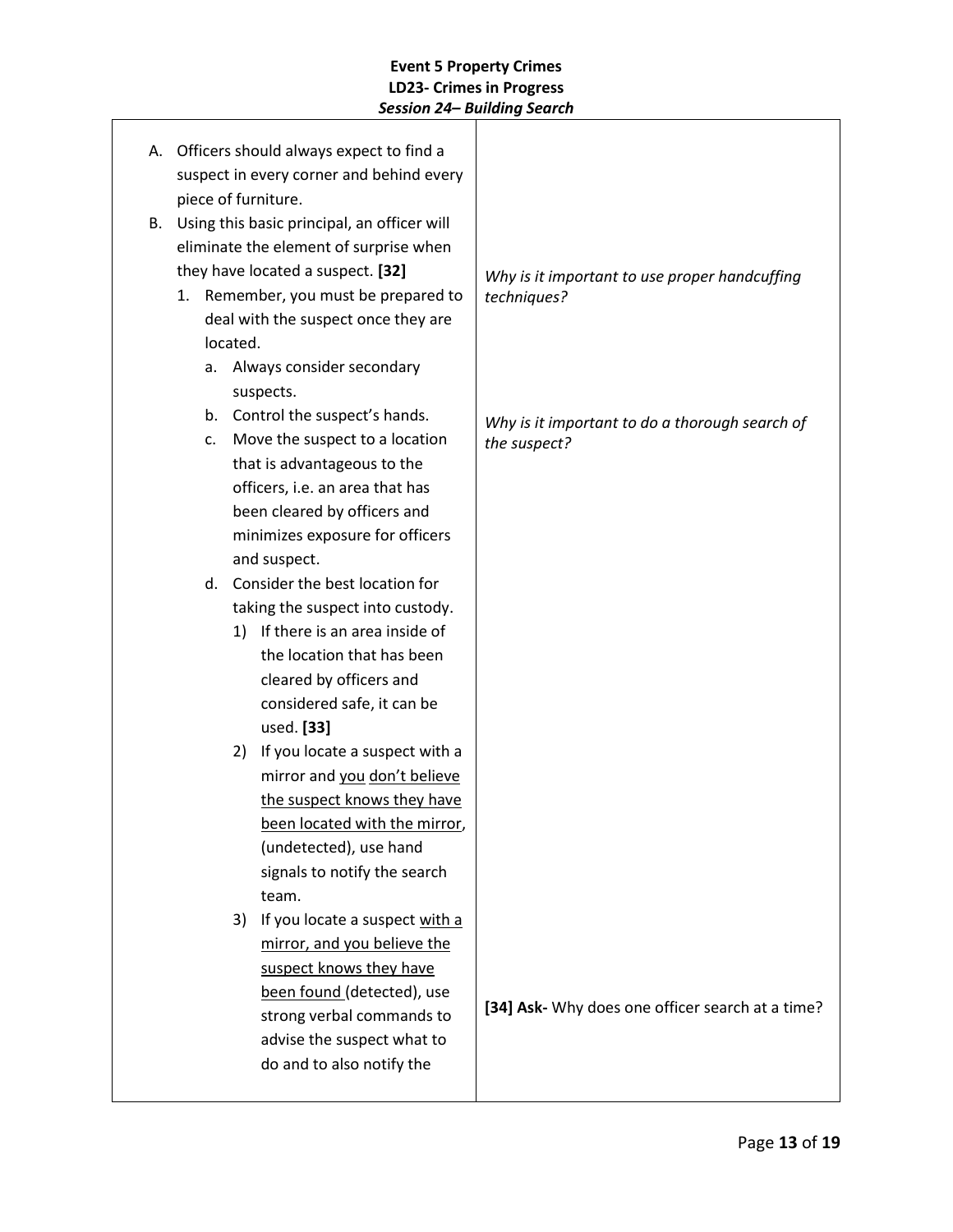|                                        |                                           |    | session 24 Danamg search                   |                                                                                                |
|----------------------------------------|-------------------------------------------|----|--------------------------------------------|------------------------------------------------------------------------------------------------|
|                                        |                                           |    | search team that you've                    |                                                                                                |
|                                        |                                           |    | located the suspect.                       |                                                                                                |
|                                        |                                           |    | 4) If you must take the suspect            |                                                                                                |
|                                        |                                           |    | outside of the location for                |                                                                                                |
|                                        |                                           |    | officer safety, then do so.                |                                                                                                |
|                                        |                                           |    | e. Control the suspect movements.          |                                                                                                |
|                                        | f.                                        |    | Slow their movements down by               |                                                                                                |
|                                        |                                           |    | placing the suspect onto their             |                                                                                                |
|                                        |                                           |    | knees.                                     |                                                                                                |
|                                        |                                           | g. | Never place a suspect between              | The instructors will demonstrate the three                                                     |
|                                        |                                           |    | officers, or pull a suspect past a         | entries, crisscross, button hook and linear. The                                               |
|                                        |                                           |    | covering officer.                          | students will practice the entries.                                                            |
|                                        |                                           | h. | Handcuff the suspect, search               |                                                                                                |
|                                        |                                           |    | them thoroughly and conduct an             | The instructors will demonstrate Mirroring                                                     |
|                                        |                                           |    | interview.                                 | techniques, Slicing the Angle (Pie) and the Quick                                              |
|                                        | i.                                        |    | Resume search.                             | Peek. The instructors will also demonstrate                                                    |
|                                        | j.                                        |    | Complete Investigation.                    | making entry into an open door, addressing a<br>closed door and a door that opens outward. The |
|                                        |                                           |    |                                            | students will practice the techniques.                                                         |
| XI. ADDITIONAL CONSIDERATIONS          |                                           |    |                                            |                                                                                                |
|                                        |                                           |    |                                            | End 2 hours                                                                                    |
| A. Building Searches are an inherently |                                           |    |                                            |                                                                                                |
|                                        |                                           |    | dangerous task that officers must do       |                                                                                                |
|                                        | daily.                                    |    |                                            | Session 2- 3hrs Students will practice entries and<br>the different search techniques.         |
|                                        |                                           |    | 1. There are many considerations that      |                                                                                                |
|                                        |                                           |    | must be observed before, during and        | Session 3- 2hrs Learning Activity 1                                                            |
|                                        |                                           |    | after the search.                          | Session 4- 2hrs Learning Activity 2 (Officer Down                                              |
|                                        |                                           |    | B. "There are no absolutes in tactics, but | Rescue)                                                                                        |
|                                        | there are things you absolutely must do." |    |                                            | Session 5- 3hrs Learning Activity 3                                                            |
|                                        |                                           |    | 1. Only one officer searches at a time     | Session 6-2hrs Stairwell Searches, Learning                                                    |
|                                        |                                           |    | (avoids confusion). [34]                   | Activity 1,3                                                                                   |
|                                        | 2.                                        |    | Use light to your advantage and            |                                                                                                |
|                                        |                                           |    | realize when light is placing you at a     |                                                                                                |
|                                        |                                           |    | disadvantage.                              |                                                                                                |
| Key learning points                    |                                           |    |                                            |                                                                                                |
|                                        |                                           |    | Avoid entering a location alone            |                                                                                                |
|                                        |                                           |    | Avoid the center of halls and rooms        |                                                                                                |
|                                        |                                           |    | Avoid standing in a doorway                |                                                                                                |
|                                        |                                           |    | Keep noise down to a minimum               |                                                                                                |
|                                        | Stop and listen periodically              |    |                                            |                                                                                                |
|                                        | Teamwork                                  |    |                                            |                                                                                                |
|                                        |                                           |    | <b>Command and Control</b>                 |                                                                                                |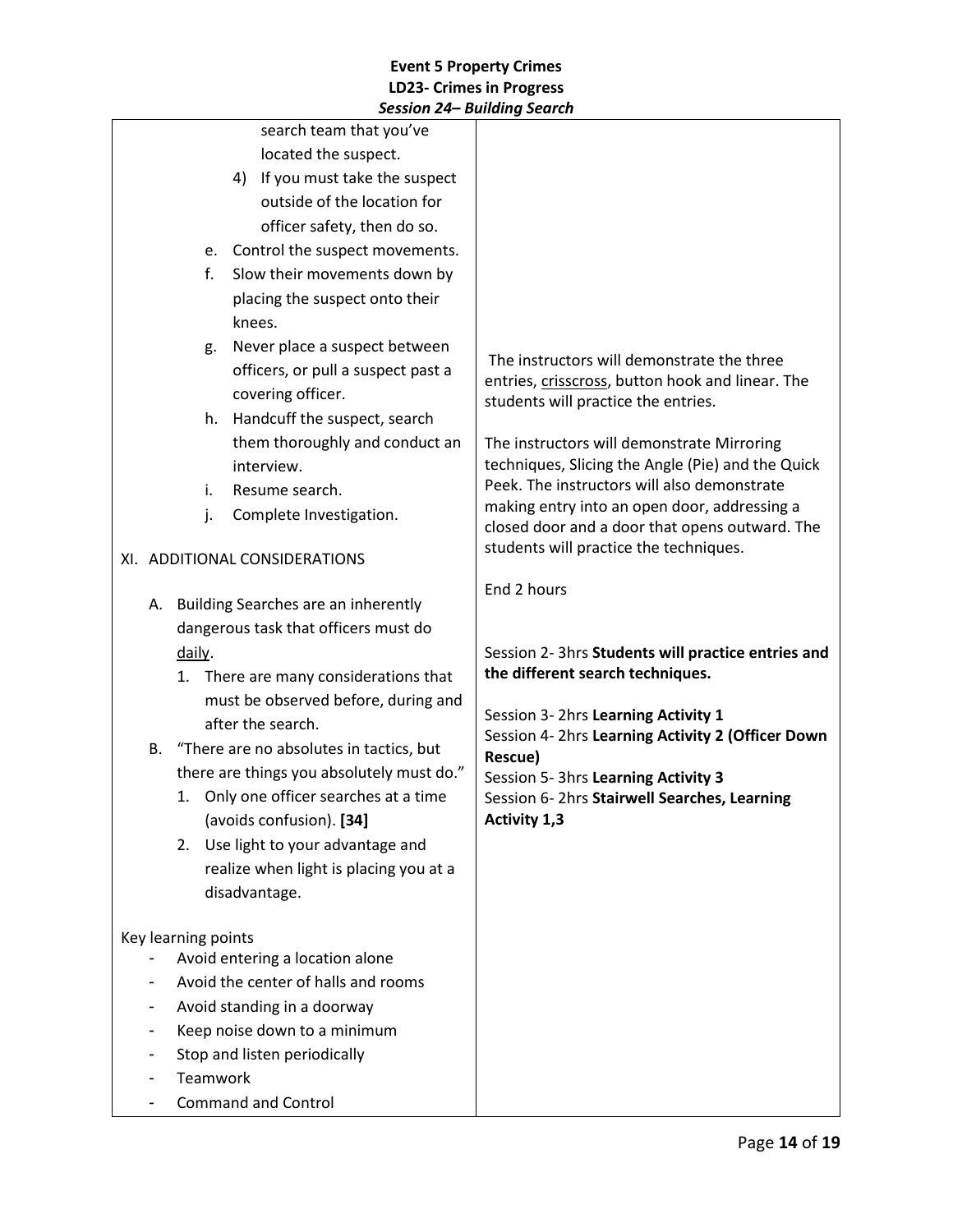| $\sim$ | Take your time, there is no reason to rush $ $ |  |
|--------|------------------------------------------------|--|
|        |                                                |  |
| XII.   |                                                |  |

# **Learning Activity 1- Possible Open Door at 12020 Academy Circle [23.II.C.1,2,3,4,6,7,8,9,10 23.III.A.2]**

**Purpose-** Provide the students with an understanding of search concepts and the knowledge and use of the equipment necessary to conduct a safe search.

**Description-** The suspect will hide under the countertop at 12020 Academy Circle. The suspect will be played by one of the instructors.

Four recruits will be chosen to assume the role of the police officers. The primary unit will receive a radio call of a possible open door at 12020 Academy Circle. The officers will have a call back number and will attempt to contact the PR (Person Reporting). The PR will advise the officers the front door of the residence at 12020 Academy Circle is open. There is no additional information given.

The primary unit will advise dispatch of their code 6 location and communicate any pertinent information. The officers will make a safe approach and observe the front door of the location ajar. The unit will communicate all necessary information including requesting additional resources to contain the building. The officers should utilize the 4 C's (Control, Communicate, Coordinate and Contain). After containing the **location**, the officers will attempt to call out any potential suspects inside of the location using available resources.

The officers will work as a team and use the search methods they were taught. They will enter the location and using the search methods they were taught the officers will locate the suspect hiding under the countertop. The officers will successfully take the suspect into custody using the building search concepts.

(*The time needed to get to the point of extraction and arrest will vary. Completing the scenario successfully will vary in time depending on the students)* 

### Suspect behaviors:

• Cooperative

### **Resources needed:**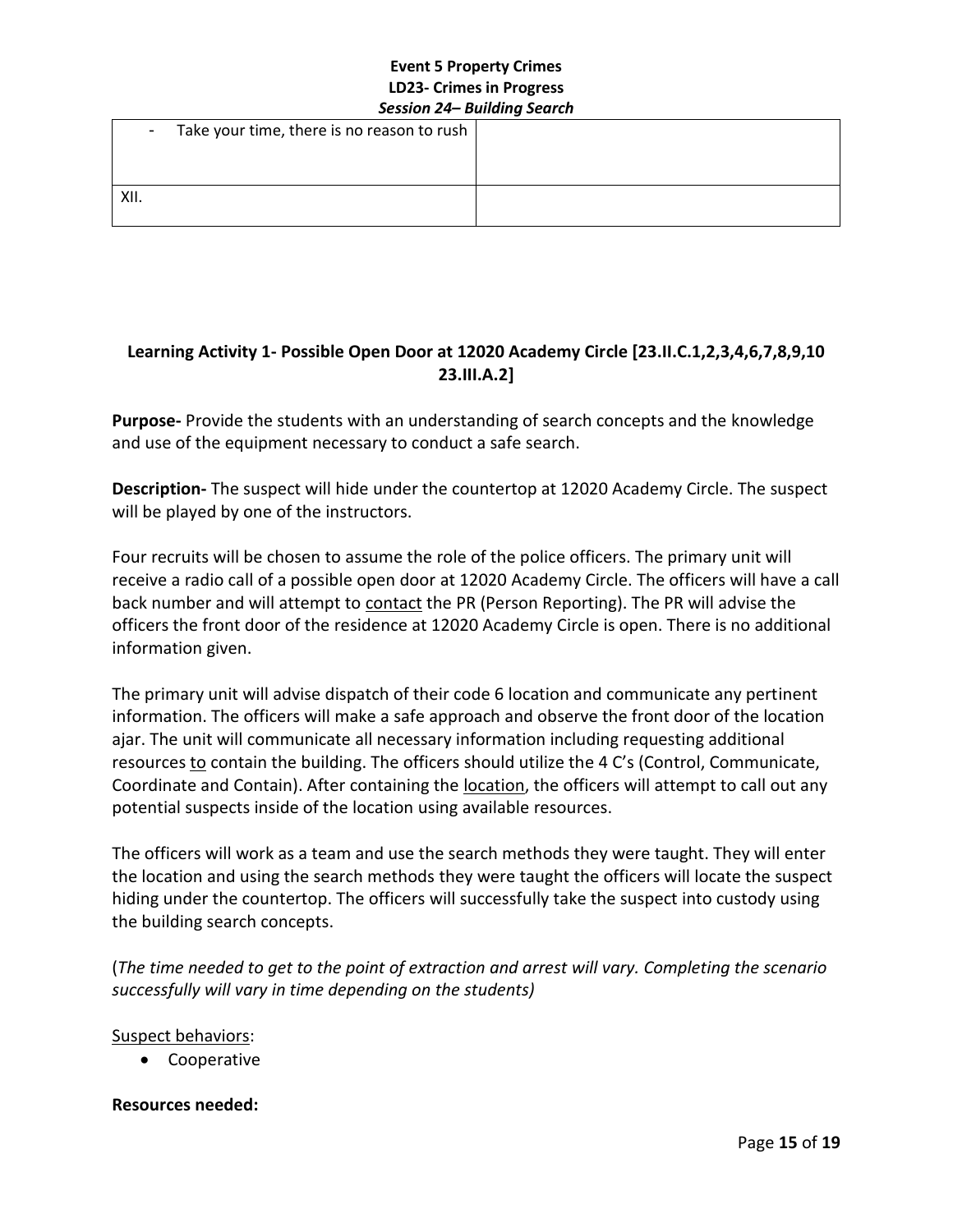- Inert handguns
- Mirror
- Flashlight
- Training radios
- 1 radio for emergency notifications

#### **Key learning points:**

- Communication
- What we do with an Area of Concern (Cover, clear or secure)
- Avoid entering a location alone
- Avoid the center of halls and rooms
- Avoid standing in a doorway
- Keep noise down to a minimum
- Stop and listen periodically
- The importance of teamwork
- The importance of Command and Control
- Take your time, there is no reason to rush

**Time needed:** 15-20 minutes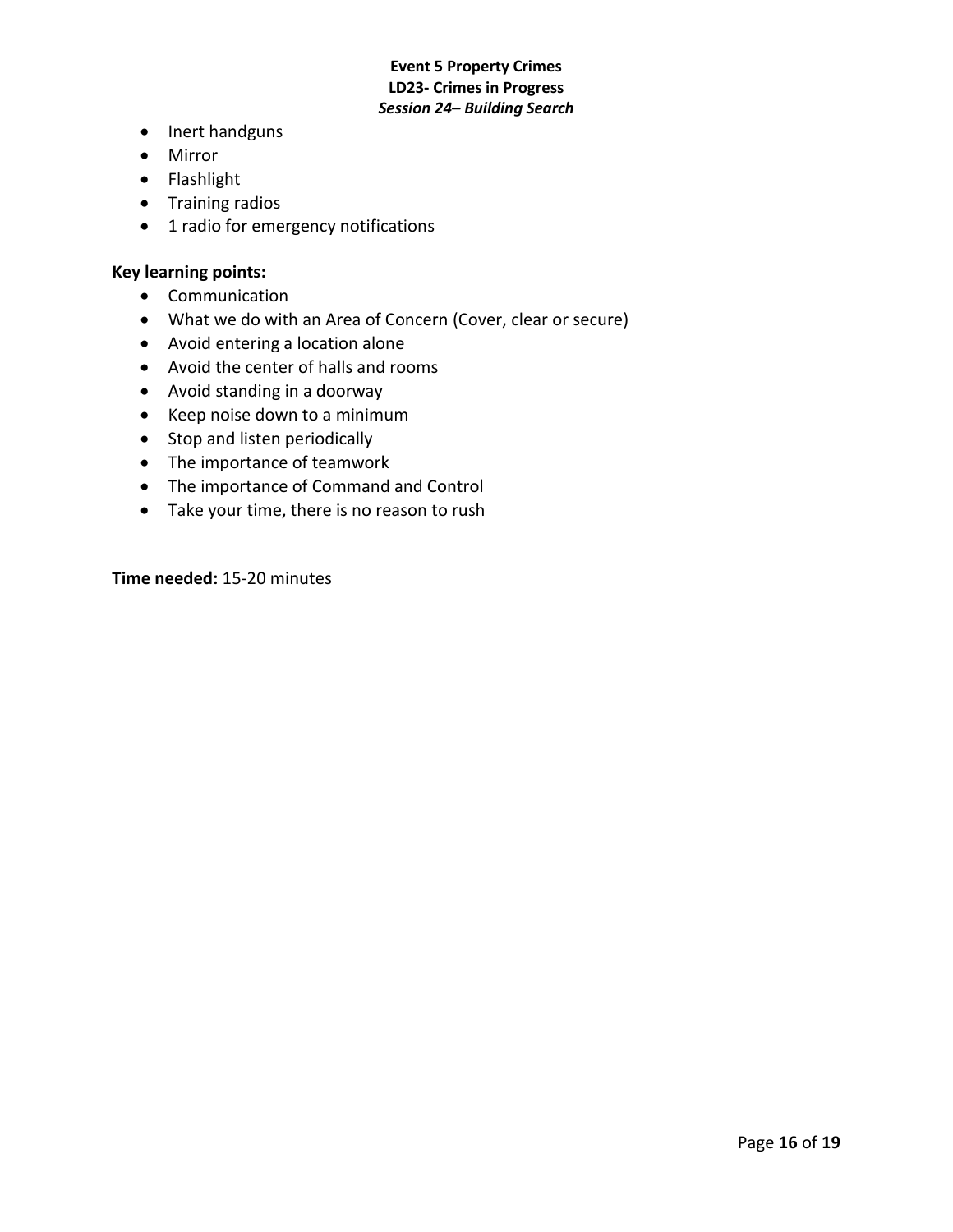# **Learning Activity 2- Officer Down Rescue Demonstration [23.IV.A.5,]**

**Purpose-**The students will understand the proper tactics in performing an Officer Down Rescue. The students will demonstrate an Officer Down Rescue during Building Search Simunitions.

**Description-** Four Recruit Officers will assume the role of officers searching a building in Sit Sim Village (any building). One instructor (role-player) will assume the role of the suspect who will be hiding inside the building. Three officers will enter the building and the suspect will start shooting. One officer will go down simulating he/she had been shot. The officer closest to the downed officer yells out the officer's name ("Jones is down, Jones is down") or "Officer Down!" The officer closest to the downed officer then moves in front or to a tactically superior position in relation to the downed officer and begins firing cover fire. Cover fire shall be directed at the area where the officer knows the suspect is located. The next officer will go to the downed officer and physically extract the officer from the location. He/she shall verbalize they are moving so the officer providing cover fire does not get left inside the building by herself/himself.

### Suspect behaviors:

• Deadly

### **Resources needed:**

• Inert handguns

# **Key learning points:**

- Importance of communication
- The importance of using cover fire
- Rate of fire (Training Purposes = no faster than one round per half second) allowing the rescuer the time necessary for extraction
- The importance of teamwork.
- The importance of Command and Control.

### **Time needed:** 10 minutes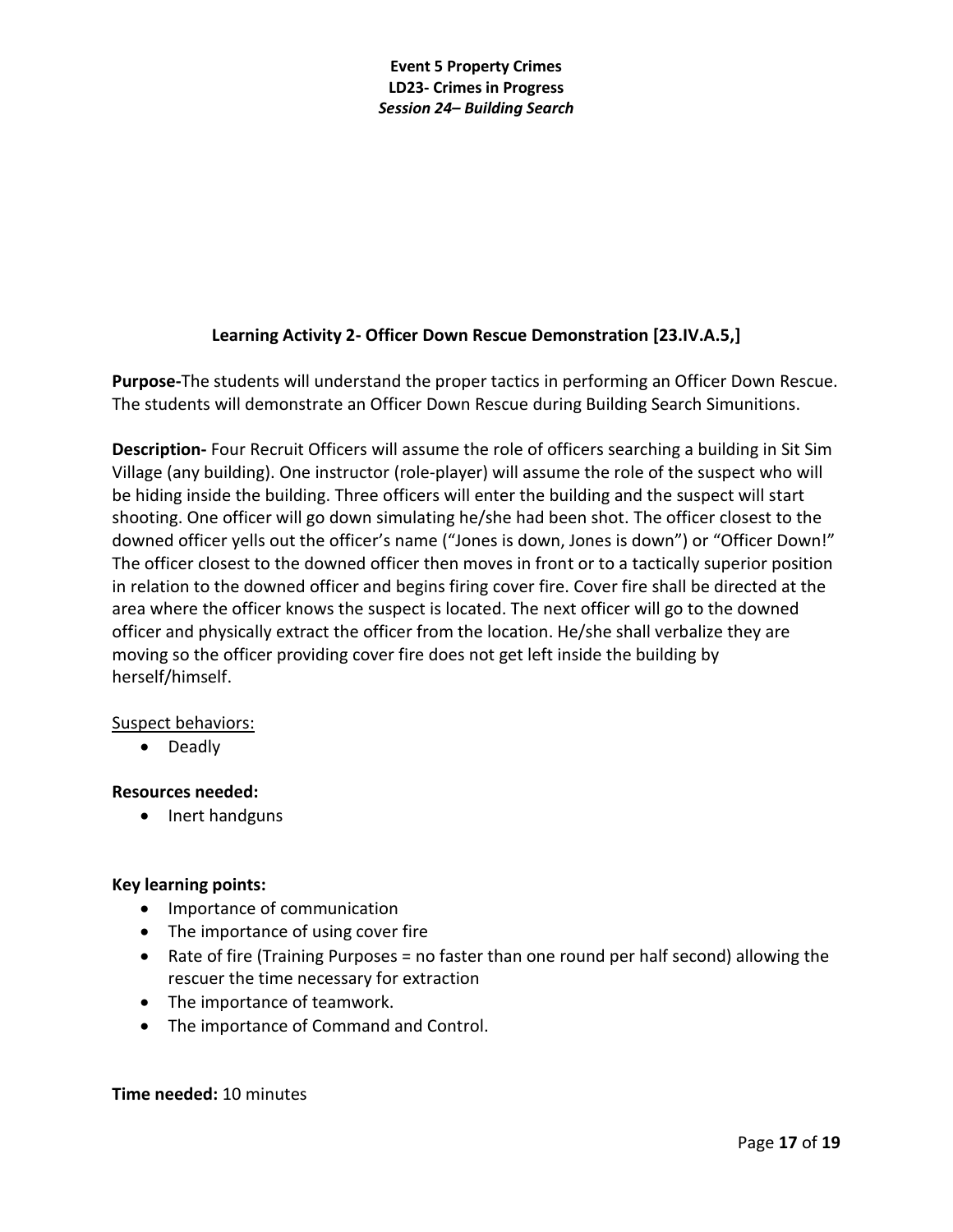# **Learning Activity 3- Open door at the LAPD Motel [23.II.C.1,2,3,4,6,7,8,9,10 23.III.A.2]**

**Purpose-** Provide the students with an understanding of search concepts and the knowledge and use of the equipment necessary to conduct a safe search.

**Description-** The suspect will hide in the LAPD motel. The suspect (Role Player) will be played by one of the instructors.

Four Recruit Officers will be chosen to assume the role of the police officers. The primary unit will receive a radio call of an open door at the LAPD Motel. The officers will have a call back number and will attempt to contact the PR (Person Reporting). The PR will advise the officers the front door upstairs of the LAPD Motel is open and no one has permission to be inside. There is no additional information given.

The primary unit will advise dispatch of their code 6 location and communicate any pertinent information. The officers will make a safe approach and observe the front door of the location ajar. The primary unit will communicate all necessary information including requesting additional resources to contain the building. The officers should utilize the 4 C's (Control, Communicate, Coordinate and Contain). After containing the location, the officers will attempt to call out any potential suspects inside of the location using available resources.

The officers will work as a team and use the search methods they were taught including stairwell searches. They will enter the location and using the search methods they were taught the officers will locate the suspect hiding inside the location. The officers will successfully take the suspect into custody using the building search concepts.

### Suspect behaviors:

• Cooperative

### **Resources needed:**

- Inert handguns
- Mirror
- Flashlight
- Training radios
- 1 radio for emergency notifications